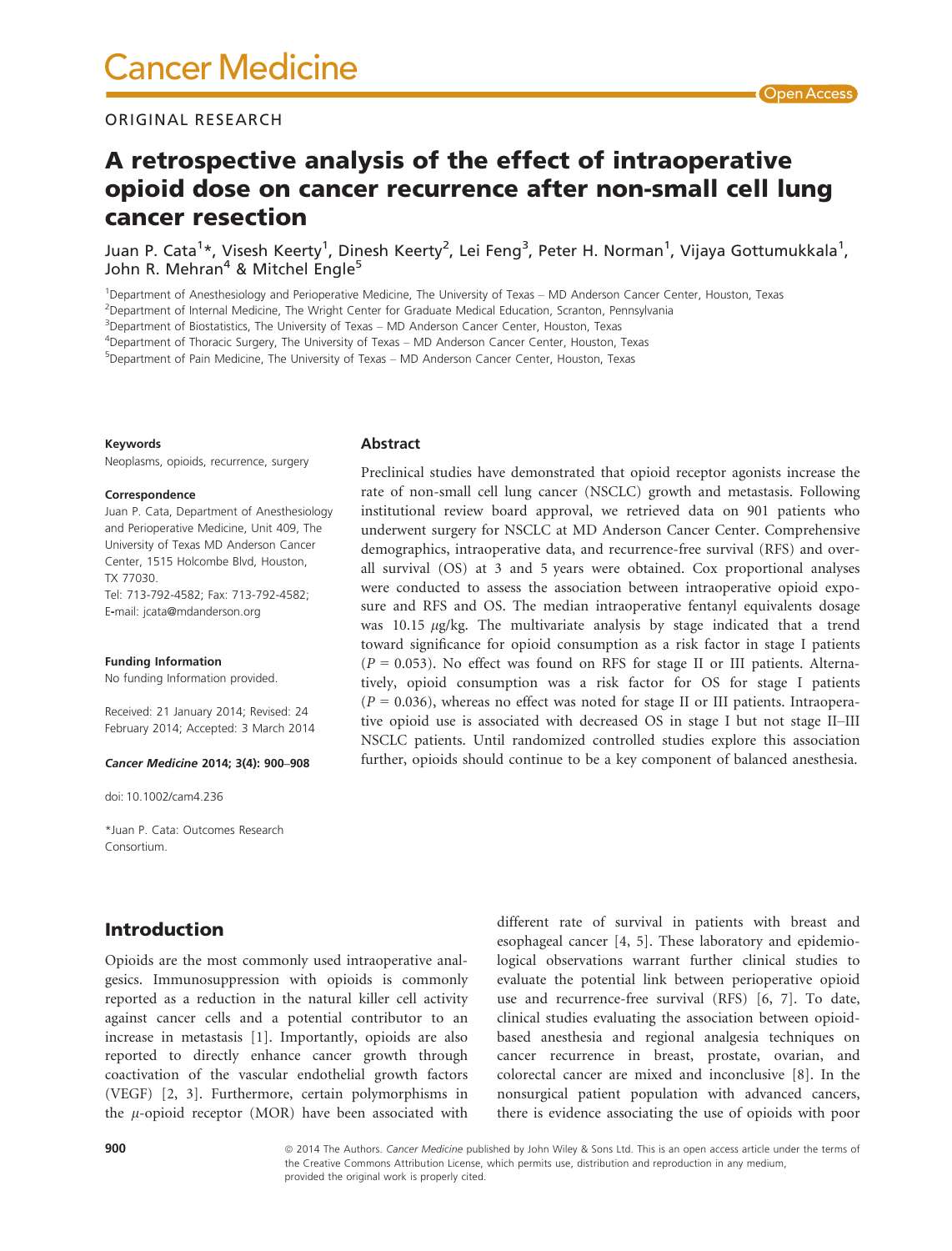prognosis [9, 10]. Interestingly, the use of the  $\mu$ -receptor antagonist naltrexone along with radiotherapy appears to prolong survival in patients with brain tumors [11].

As most of the studies evaluating the effects of opioids on tumor growth come from experimental lung cancer models, we decided to test the hypothesis that high intraoperative doses of opioids would be associated with decreased recurrence and overall free survivals.

## Methods

### Patient selection

After approval from The University of Texas MD Anderson Cancer Center's institutional review board, we recorded information from 1154 patients with stage I–IIIa non-small cell lung cancer (NSCLC) who underwent surgery from January of 2004 through June of 2009. We included patients 18 years of age or older and we excluded diagnostic procedures such as endobronchial ultrasounds and those patients who had thoracic surgery for noncurative resections ( $n = 163$ ).

We collected the following data from MD Anderson Cancer Center electronic medical records and tumor registry. Patient with missing information were not included in the analysis ( $n = 190$ , Fig. 1). The total amount of fentanyl equivalents received during surgery was exposure variable. The fentanyl equivalents conversion factors for 1  $\mu$ g fentanyl were as follows: sufentanil 0.1  $\mu$ g, remifentanil 1  $\mu$ g, and hydromorphone 10  $\mu$ g.

The a priori primary endpoint of this study was RFS, defined as the time in months from surgery to recurrence or death, whichever event occurred first. Overall survival (OS) was defined as the time in months from surgery to death from any cause.

#### Statistical analysis

Summary statistics including mean, standard deviation, median, and range were recorded and calculated for continuous variables. Frequency counts and percentages for categorical variables were calculated. Fisher's exact test or chi-square test was used to evaluate the association between two categorical variables. Logarithmic transformation was used for the continuous variables such as fentanyl equivalents and duration of surgery in minutes. BLiP plots were generated for fentanyl equivalents in logarithmic scale for each of the categorical variables. Wilcoxon rank sum test or Kruskal–Wallis test was used to evaluate the difference in fentanyl equivalents in logarithmic scale between/among patient groups. Scatter plots were generated to evaluate the correlation between fentanyl equivalents and duration of surgery in minutes in



Figure 1. Flow diagram.

logarithmic scale. Kaplan–Meier method was used for time-to-event analysis including RFS and OS. Median time-to-event in months with 95% confidence interval was calculated. The log-rank test was used to evaluate the difference in time-to-event endpoints between patient groups. Univariate Cox proportional hazards models were fitted to evaluate the effects of continuous variables on time-to-event outcomes. Multivariable Cox proportional hazards models were used for multivariate analysis to include important and significant covariates. Statistical software SAS 9.1.3 (SAS, Cary, NC) and S-Plus 8.0 (TIBCO Software Inc., Palo Alto, CA) were used for all the analyses.

#### **Results**

We analyzed data from 901 patients (Fig. 1). Of which, 425 were women (47.17%) and 476 men (52.83%). The median age of the study population was 66 years. Most patients had stage I cancer (54.06%) and an ASA physical status of 3 (84.9%). The most common surgical approach was an open thoracotomy (78.9%) and the most common procedure was a lobectomy (77.3%). These and other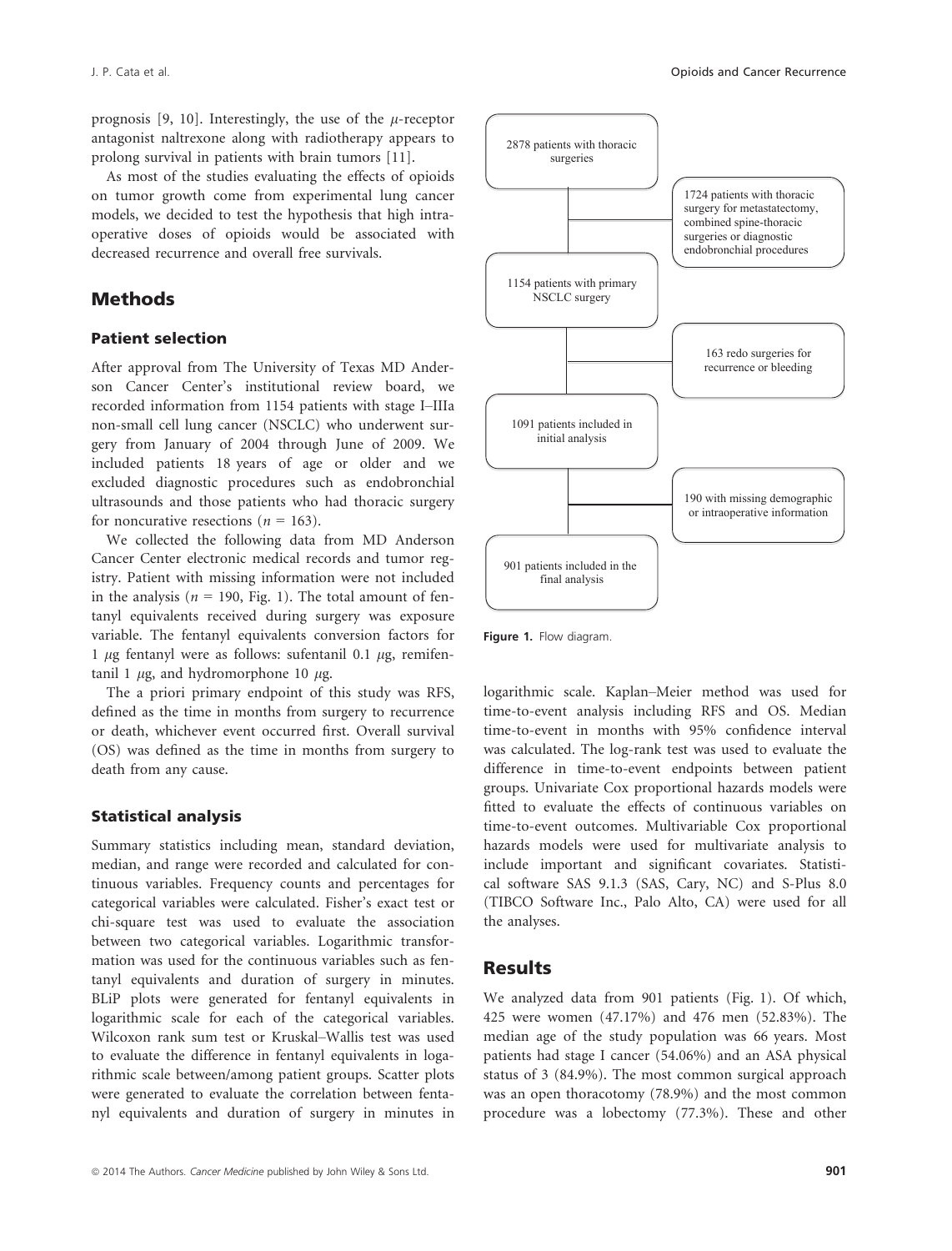demographic characteristics are listed in Table 1. Majority of the patients had combined balanced general-epidural anesthesia. Intraoperative analgesia was achieved with intravenous infusion or boluses of sufentanil, remifentanil, and/or fentanyl.

The median amount of fentanyl equivalents administered intraoperatively was  $10.15$   $(6.37-16.47)$   $\mu$ g/kg and this number was subsequently utilized to identify the dose separating low and high intraoperative doses of fentanyl. The mean duration was surgery was 233 (193––286) min. The distribution of fentanyl equivalents and duration of surgery as demonstrated by the BLiP plot were not normal, thus we performed logarithmic transformations to approximate to normal distributions (Fig. 2). As the amount of opioids administered intraoperatively could be directly related to the duration of surgery, we assessed the correlation between these two variables. As shown in Figure 3, we demonstrated a significant correlation between the amount of fentanyl equivalents administered intraoperatively and the duration of surgery.

## RFS in the overall population

The median RFS time was 67.54 months and the rate of RFS at 3 and 5 years was 63.6% and 53%, respectively (Table 2). Table 3A shows the risk factors associated with better RFS. The intraoperative opioid use of fentanyl equivalents was not associated with significant changes in RFS (HR: 1.074, 95% CI: 0.98-1.16,  $P = 0.08$ ). As the decision of using the median of fentanyl use as a cutoff point was arbitrary, we reanalyzed the fentanyl equivalent consumption as a continuos variable. The multivariate analysis supported our initial finding that the amount of fentanyl equivalents given intraoperatively was not associated with a change in RFS (HR: 1.074, 95% CI: 0.98– 1.11,  $P = 0.088$ ). In a second model of multivariate analysis, we included surgical times as a covariate because time and the amount of fentanyl equivalents give intraoperatively were correlated. The analysis showed that a longer surgical time was a predictor factor for RFS (HR: 1.501, 95% CI: 1.05–2.12,  $P = 0.022$ ). The probability of RFS by stage is illustrated using a Kaplan–Meier graph in Figure 3.

The median RFS for stage I patients was 87.19 months and the RFS rates at 3 and 5 years were 74% and 64%, respectively. One patient with missing information on follow-up for recurrence evaluation was excluded from the analysis. As shown in Table 3, the multivariate analysis demonstrated that age 65 years or younger and female gender were associated with longer RFS, and the administration of preoperative or postoperative chemotherapy and radiation was associated with poorer RFS. When analyzed as continuous variable, the multivariate analysis demonstrated that a trend toward better RFS if the requirements of fentanyl equivalents were low intraoperatively (HR: 1.127, 95% CI: 0.99–1.12,  $P = 0.053$ ) (Table 3B). Importantly, we did no observe any association between

Table 1. Demographic characteristics by cancer stage.

| Variable                   | Levels       | Stage I     | Stage II    | Stage III   | $P$ -value |
|----------------------------|--------------|-------------|-------------|-------------|------------|
| Age (years)                | < 65         | 198 (40.7%) | 86 (46%)    | 109 (48.2%) | 0.1345     |
|                            | $\geq 65$    | 288 (59.3%) | 101 (54%)   | 117 (51.8%) |            |
| BMI                        | $\leq$ 25    | 185 (38.1%) | 62 (33.2%)  | 84 (37.2%)  | 0.4927     |
|                            | >25          | 301 (61.9%) | 125 (66.8%) | 142 (62.8%) |            |
| Gender                     | Female       | 254 (52.3%) | 70(37.4%)   | 101 (44.7%) | 0.0017     |
|                            | Male         | 232 (47.7%) | 117 (62.6%) | 125 (55.3%) |            |
| ASA physical status        | 2            | 46 (9.5%)   | 18 (9.6%)   | $21(9.3\%)$ | 0.8847     |
|                            | 3            | 410 (84.7%) | 158 (84.5%) | 196 (86.7%) |            |
|                            | 4            | 28 (5.8%)   | $11(5.9\%)$ | 9(4%)       |            |
| Fentanyl $(\mu q/kg)$      | < 10.15      | 268 (55.1%) | 83 (44.4%)  | 98 (43.4%)  | 0.0032     |
|                            | $\geq 10.15$ | 218 (44.9%) | 104 (55.6%) | 128 (56.6%) |            |
| Preoperative chemotherapy  | N            | 439 (90.3%) | 152 (81.3%) | 123 (54.7%) | < 0.0001   |
|                            | Υ            | 47 (9.7%)   | 35 (18.7%)  | 102 (45.3%) |            |
| Preoperative radiation     | N            | 479 (98.6%) | 182 (97.3%) | 204 (90.3%) | < 0.0001   |
|                            | Υ            | $7(1.4\%)$  | 5(2.7%)     | 22(9.7%)    |            |
| Postoperative chemotherapy | N            | 403 (83.1%) | 101 (54%)   | 117 (51.8%) | < 0.0001   |
|                            | Υ            | 82 (16.9%)  | 86 (46%)    | 109 (48.2%) |            |
| Postoperative radiation    | N            | 468 (96.5%) | 164 (87.7%) | 129 (57.3%) | < 0.0001   |
|                            | Υ            | $17(3.5\%)$ | 23 (12.3%)  | 96 (42.7%)  |            |
| Thoracoscopy               | Ν            | 372 (76.5%) | 177 (95.2%) | 208 (92%)   | < 0.0001   |
|                            | Υ            | 114 (23.5%) | $9(4.8\%)$  | 18 (8%)     |            |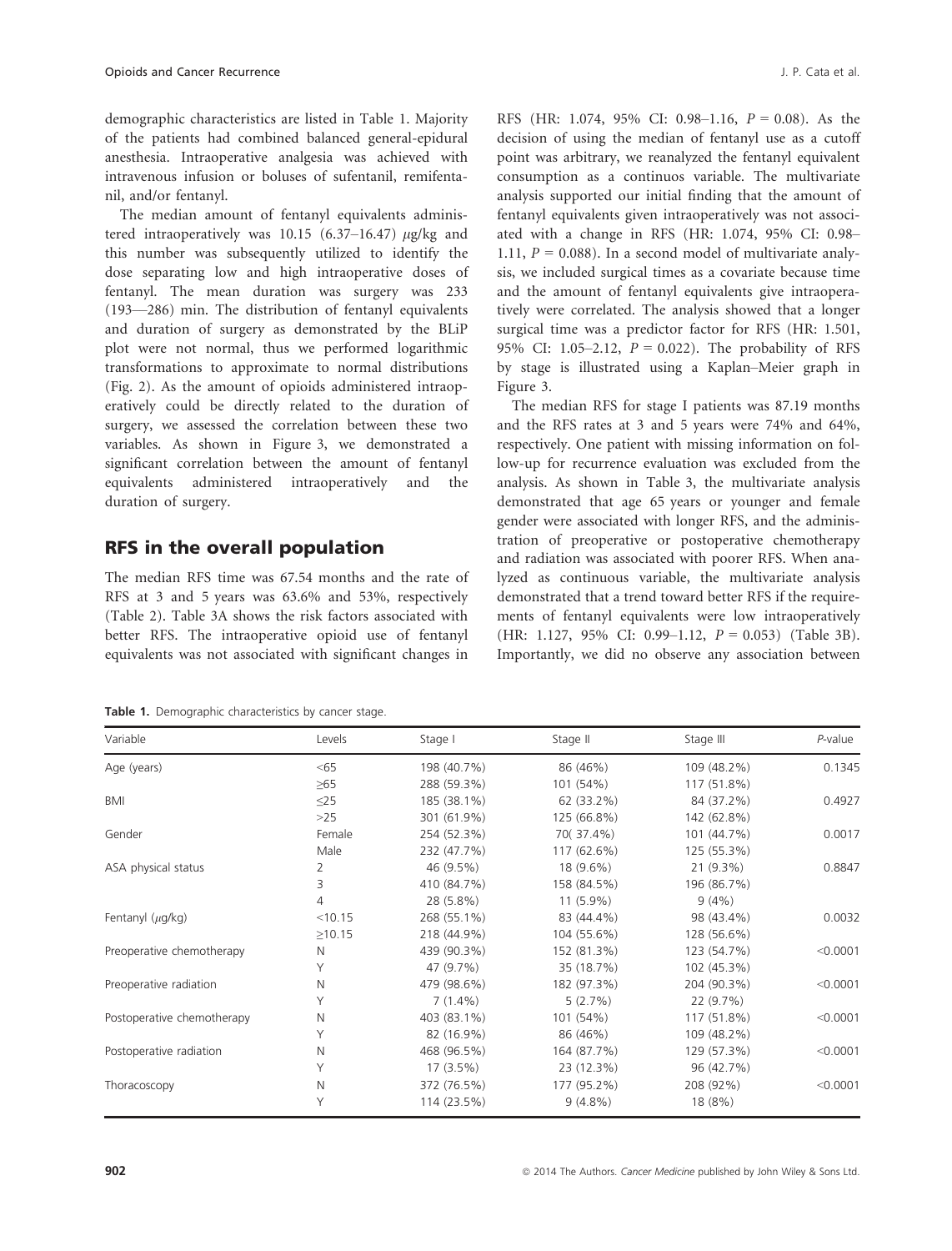

Figure 2. Blip plot for fentanyl equivalent use. The figure depicts the skewed distribution of fentanyl equivalents/kg consumption. The median amount of fentanyl equivalent use was 10.15  $\mu$ g/kg.



Figure 3. Correlation between anethesia time and fentalyl equivalent use. The figure demonstrates a statistically significant correlation between the time that the patients spent under anesthesia and the use of fentanyl equivalents during surgery. The scatter plot below showed that the Spearman correlation coefficient was significantly different from 0.

surgical time and RFS (HR: 1.091, 95% CI: 0.60–1.96,  $P = 0.769$ .

The median RFS for patients with stage II was 50.39 months and the RFS rates at 3 and 5 years were 56% and 45%, respectively. One patient with missing information on follow-up for recurrence evaluation was excluded from the analysis. The multivariate analysis demonstrated that age 65 years or younger was the only variable associated with favorable RFS. The analysis also indicated that the amount of fentanyl equivalents administered intraoperatively had no effect on RFS (HR: 1.019, 95% CI: 0.85–1.26, P = 0.833) (Table 3C). We found no association between duration of surgery and RFS when that covariate was included in the statistical model (HR: 1.1.853, 95% CI: 0.91–3.752,  $P = 0.086$ ).

The median RFS for stage III patients was the shortest among all stages (20.17 months) and the RFS rates at 3 and 5 years were the lowest among the three stages of disease (Table 3D). One patient with missing information on follow-up for recurrence evaluation was excluded from the analysis. The univariate and multivariate analysis demonstrated that the only variable associated with longer RFS was the administration of chemotherapy postoperatively. In contrast, use of preoperative chemotherapy was associated with a worse RFS. Fentanyl equivalents administered intraoperatively had no effect on RFS (HR: 1.012,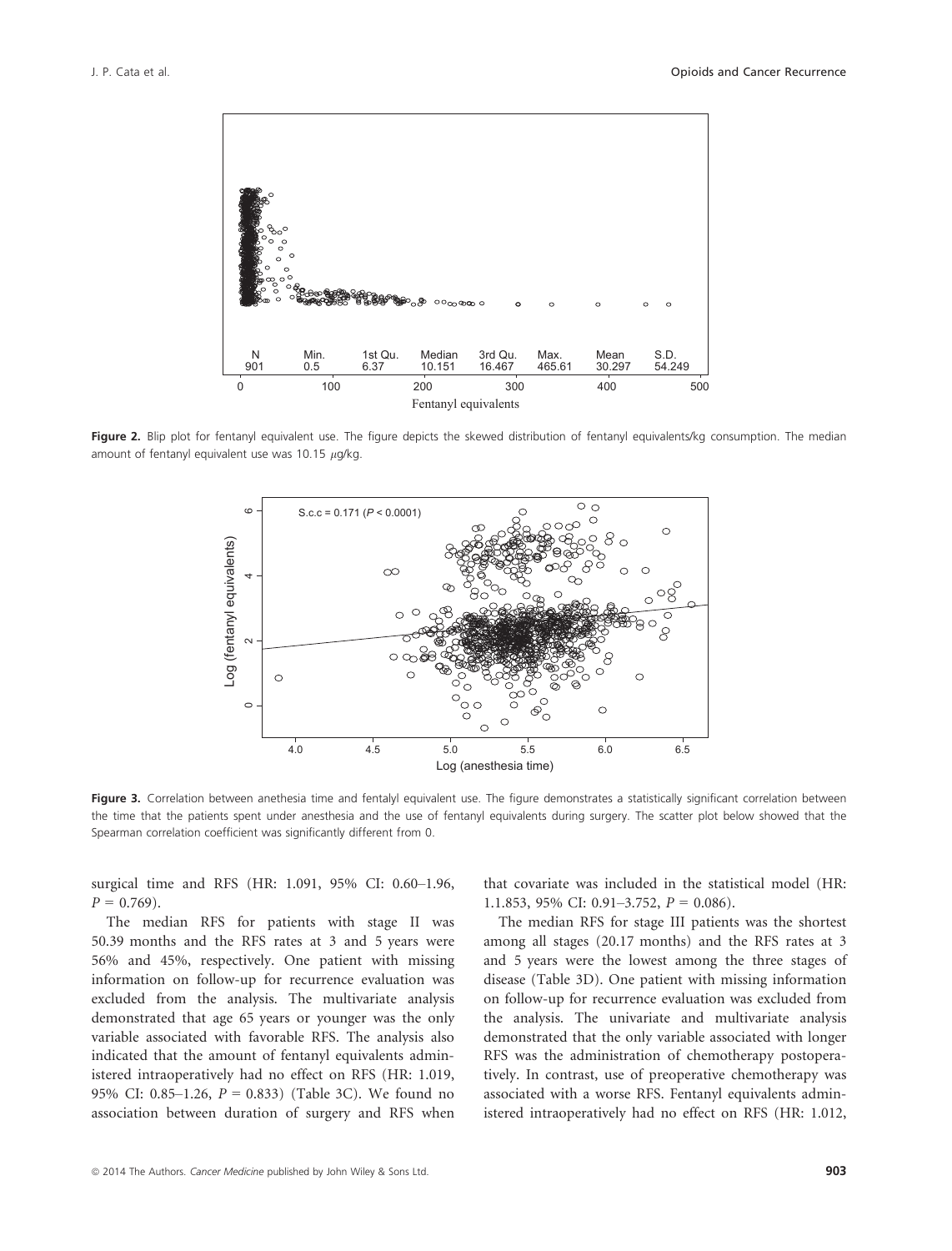Table 2. RFS rates at years 3 and 5 for the overall population of patients with NSCLC.

| Variable                   | Level          | N   | Event | Median RFS in months<br>(95% CI) | RFS at 3 years<br>(95% CI) | RFS at 5 years<br>(95% CI) | P-value  |
|----------------------------|----------------|-----|-------|----------------------------------|----------------------------|----------------------------|----------|
| Age                        | < 65           | 393 | 150   | 81.7 (77.43, NA)                 | 0.68(0.64, 0.73)           | $0.61$ (0.56, 0.66)        | 0.0001   |
|                            | $\geq 65$      | 505 | 265   | 53.48 (41.2, 66.69)              | 0.58(0.54, 0.63)           | 0.47(0.43, 0.52)           |          |
| BMI                        | $\leq$ 25      | 330 | 174   | 46.52 (33.38, 64.85)             | 0.55(0.49, 0.6)            | 0.44(0.39, 0.51)           | 0.0024   |
|                            | $>25$          | 568 | 241   | 74.24 (67.54, 87.52)             | 0.67(0.63, 0.71)           | 0.58(0.54, 0.62)           |          |
| Gender                     | F              | 423 | 175   | 81.7 (71.09, NA)                 | $0.67$ (0.63, 0.72)        | 0.59(0.55, 0.64)           | 0.0003   |
|                            | M              | 475 | 240   | 53.48 (41.85, 67.97)             | 0.58(0.54, 0.63)           | 0.47(0.42, 0.52)           |          |
| ASA                        | 2              | 85  | 32    | 77.63 (63.24, NA)                | 0.69(0.59, 0.8)            | 0.61(0.51, 0.73)           | 0.0128   |
|                            | 3              | 763 | 349   | 67.97 (58.41, 81.7)              | $0.62$ $(0.59, 0.66)$      | 0.53(0.5, 0.57)            |          |
|                            | 4              | 48  | 33    | 38.81 (20.4, 68.79)              | 0.54(0.42, 0.7)            | 0.36(0.25, 0.53)           |          |
| Stage                      | 1              | 485 | 168   | 87.19 (81.8, NA)                 | 0.74(0.7, 0.78)            | 0.64(0.6, 0.69)            | < 0.0001 |
|                            | $\overline{2}$ | 186 | 104   | 50.39 (31.11, 66.52)             | 0.56(0.49, 0.63)           | 0.45(0.38, 0.53)           |          |
|                            | 3              | 225 | 143   | 20.27 (14.72, 33.08)             | 0.43(0.37, 0.5)            | 0.35(0.29, 0.42)           |          |
| Fentanyl $(\mu q/kg)$      | < 10.15        | 447 | 185   | 77.43 (65.54, NA)                | $0.67$ $(0.63, 0.72)$      | 0.57(0.52, 0.62)           | 0.0093   |
|                            | $\geq 10.15$   | 451 | 230   | 55.22 (43.17, 71.09)             | 0.58(0.54, 0.63)           | 0.49(0.44, 0.54)           |          |
| Preoperative chemotherapy  | N              | 714 | 300   | 77.63 (67.97, NA)                | 0.67(0.64, 0.71)           | 0.58(0.54, 0.62)           | < 0.0001 |
|                            | Υ              | 183 | 115   | 20.01 (14.06, 40.47)             | 0.44(0.37, 0.52)           | 0.34(0.28, 0.43)           |          |
| Preoperative radiation     | $\mathsf{N}$   | 864 | 392   | 68.79 (62.29, 81.7)              | 0.63(0.6, 0.67)            | 0.54(0.51, 0.58)           | < 0.0001 |
|                            | Y              | 34  | 23    | 14.06 (7.1, 54.99)               | 0.38(0.24, 0.59)           | 0.23(0.1, 0.49)            |          |
| Postoperative chemotherapy | N              | 622 | 276   | 68.66 (58.51, NA)                | 0.63(0.6, 0.67)            | 0.54(0.5, 0.58)            | 0.2293   |
|                            | Υ              | 275 | 139   | 60.35 (44.51, 81.7)              | 0.6(0.55, 0.67)            | 0.5(0.45, 0.57)            |          |
| Postoperative radiation    | $\mathsf{N}$   | 760 | 323   | 77.43 (67.05, NA)                | 0.66(0.63, 0.7)            | 0.57(0.53, 0.6)            | < 0.0001 |
|                            | Υ              | 136 | 91    | 21.42 (17.35, 45.3)              | 0.44(0.36, 0.53)           | 0.33(0.26, 0.43)           |          |
| Thoracotomy                | $\mathsf{N}$   | 189 | 75    | 77.63 (64.85, NA)                | 0.68(0.62, 0.75)           | 0.59(0.52, 0.67)           | 0.0805   |
|                            | Υ              | 708 | 339   | 66.52 (51.35, 75.33)             | $0.61$ $(0.58, 0.65)$      | 0.51(0.48, 0.55)           |          |
| Thoracoscopy               | $\mathsf{N}$   | 756 | 369   | 60.35 (50.39, 72.34)             | 0.6(0.56, 0.64)            | 0.5(0.47, 0.54)            | 0.0003   |
|                            | Υ              | 141 | 45    | NA (69.97, NA)                   | 0.77(0.7, 0.84)            | 0.68(0.6, 0.77)            |          |

95% CI: 0.87-1.16,  $P = 0.872$ ) (Table 3D). When we included duration of surgery in the statistical model, we found a trend toward an association between the duration of surgery and RFS (HR: 1.6.37, 95% CI: 0.97–2.75,  $P = 0.063$ .

# Overall survival

The median OS time for the entire population was 82.39 months (Table 4). In the multivariate analysis, variables that were associated with better survival were age younger than 65 years, female gender, and thoracoscopy. American physical status of 4, stage III, preoperative chemotherapy and radiation, and open thoracotomy were all predictors of poor OS. Importantly, when we included in the multivariate analysis time of surgery or fentanyl equivalents as a continuous variable, they were not associated with a change in OS (HR: 1.986, 95% CI: 0.96–1.16,  $P = 0.231$  and HR: 1.34, 95% CI: 0.90–1.99,  $P = 0.14$ ).

The OS in stage I patients at 3 and 5 years the OS rate was 84% and 74%, respectively. After adjusting for important covariates, the multivariate analysis showed a significant association between those same variables and longer OS. Remarkably, the amount of fentanyl equivalents used intraoperatively was significantly associated with a better OS (HR: 1.15, 95% CI: 1.01–1.32,  $P = 0.036$ ) (Table 5). Even when we found a direct correlation between the amounts of fentanyl administered intraoperatively and the duration of surgery, we did not identify this last covariate as a risk factor for OS (HR: 0.82, 95% CI: 1.42–1.59,  $P = 0.573$ ).

The median OS time in patients with stage II and III was 77.63 months and 45.99 months, respectively. Our univariate and multivariate analysis demonstrated that age less than 65 years was associated a better OS in both groups of patients. In patients with stage II, preoperative radiation was associated with a poor OS in the univariate and multivariate analysis (Table 5), in contrast the administration of postoperative chemotherapy was associated with better survival in patients with stage III (Table 5). The multivariate analysis demonstrated no significant association between amount of fentanyl equivalents administered intraoperatively and longer OS for neither stage II (HR: 0.94, 95% CI: 0.76–1.16, P = 0.586) nor stage III (HR: 0.98, 95% CI: 0.83–1.15,  $P = 0.862$ ) (Table 5). When we included duration of surgery into the statistical model, we found no association between this covariate and OS neither for patients with stage II or III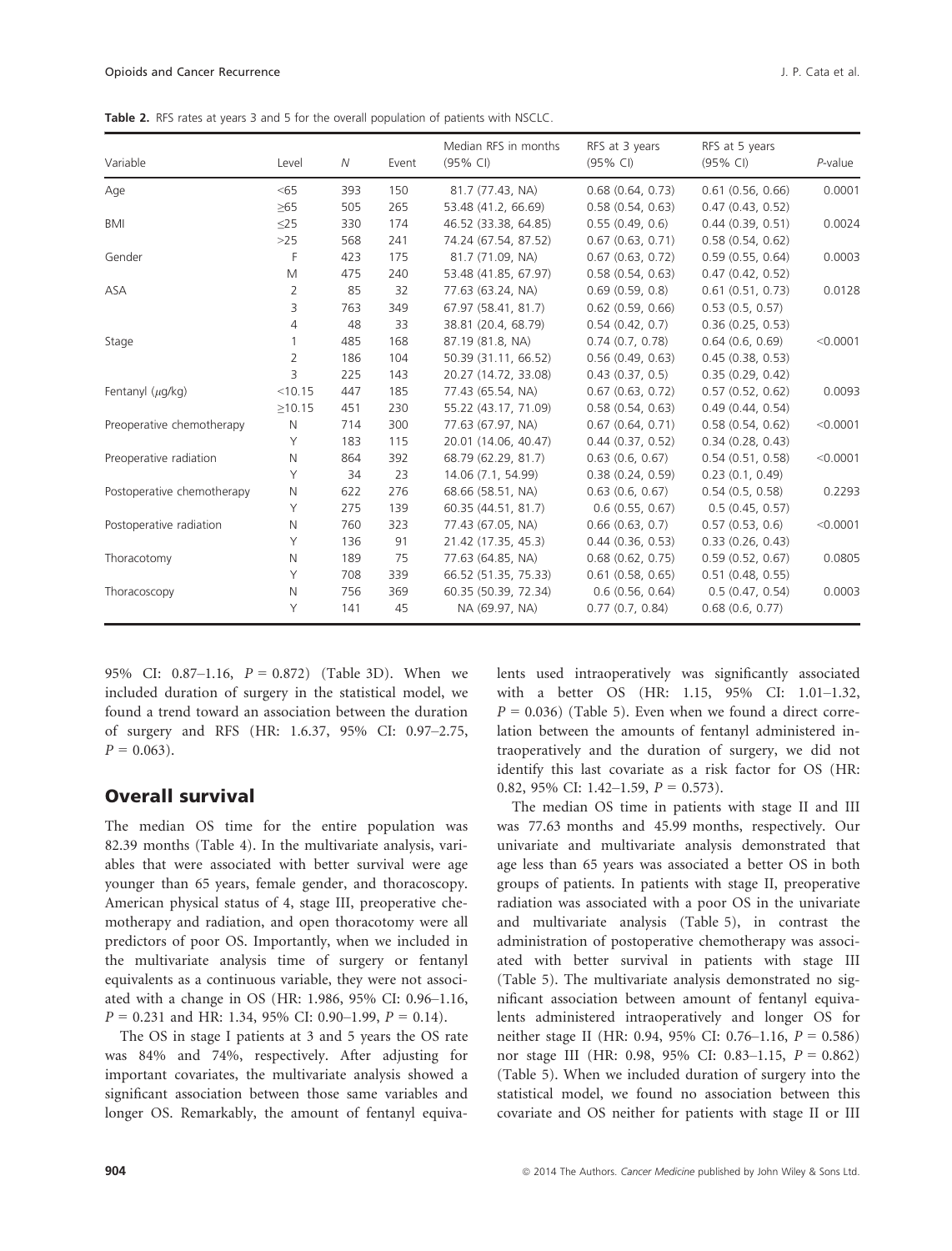Table 3. Multivariate Cox proportional hazard model for RFS in the overall population of (A) patients with (B) stage I, (C) stage II, and (D) stage III.

| Variable                           | P-value  | <b>HR</b> | 95% CI |       |
|------------------------------------|----------|-----------|--------|-------|
| (A) Overall population of patients |          |           |        |       |
| Age                                | < 0.0001 | 1.035     | 1.023  | 1.046 |
| <b>BMI</b>                         | 0.0482   | 0.979     | 0.959  | 1.000 |
| Gender                             |          |           |        |       |
| F vs. M                            | 0.0105   | 0.770     | 0.631  | 0.941 |
| <b>ASA</b>                         |          |           |        |       |
| 2 vs. 4                            | 0.0229   | 0.553     | 0.332  | 0.921 |
| 3 vs. 4                            | 0.0017   | 0.550     | 0.379  | 0.799 |
| Stage                              |          |           |        |       |
| I vs. III                          | < 0.0001 | 0.510     | 0.390  | 0.667 |
| II vs. III                         | 0.2029   | 0.837     | 0.637  | 1.100 |
| Fentanyl                           | 0.0887   | 1.074     | 0.989  | 1.166 |
| Preoperative chemotherapy          |          |           |        |       |
| N vs. Y                            | 0.0003   | 0.641     | 0.506  | 0.814 |
| Postoperative radiation            |          |           |        |       |
| N vs. Y                            | 0.0387   | 0.753     | 0.576  | 0.985 |
| Thoracoscopy                       |          |           |        |       |
| N vs. Y                            | 0.0935   | 1.317     | 0.955  | 1.816 |
| (B) Stage I                        |          |           |        |       |
| Age                                | < 0.0001 | 1.039     | 1.022  | 1.056 |
| <b>BMI</b>                         | 0.0010   | 0.942     | 0.910  | 0.976 |
| Gender                             |          |           |        |       |
| F vs. M                            | 0.0004   | 0.561     | 0.409  | 0.771 |
| Fentanyl                           | 0.0531   | 1.127     | 0.998  | 1.272 |
| Preoperative chemotherapy          |          |           |        |       |
| N vs. Y                            | 0.0333   | 0.596     | 0.370  | 0.960 |
| Postoperative radiation            |          |           |        |       |
| N vs. Y                            | 0.0623   | 0.540     | 0.283  | 1.032 |
| (C) Stage II                       |          |           |        |       |
| Age                                | < 0.0001 | 1.044     | 1.022  | 1.067 |
| Fentanyl                           | 0.8331   | 1.019     | 0.854  | 1.216 |
| Preoperative radiation             |          |           |        |       |
| N vs. Y                            | 0.0755   | 0.400     | 0.145  | 1.099 |
| (D) Stage III                      |          |           |        |       |
| Preoperative chemotherapy          |          |           |        |       |
| N vs. Y                            | 0.0233   | 0.680     | 0.487  | 0.949 |
| Postoperative chemotherapy         |          |           |        |       |
| N vs. Y                            | 0.0487   | 1.396     | 1.002  | 1.946 |
| Fentanyl                           | 0.8723   | 1.012     | 0.876  | 1.169 |
|                                    |          |           |        |       |

HR: 2.105, 95% CI: 0.92–4.77, P = 0.074 and HR: 1.56, 95% CI: 0.86–2.82,  $P = 0.137$ , respectively), although there was trend toward better OS in patients with stage II that had shorter surgical times.

### **Discussion**

Researchers have tried to answer the question of whether perioperative interventions such as surgery itself, anesthetics and analgesics have an impact on cancer outcomes. Although, it is suggested that the use of opioid-based anesthetic techniques would be associated with unfavorable oncological outcomes (RFS), the results from recent studies are conflicting [1, 12–15]. In fact, we have recently demonstrate no association between the type of postoperative analgesia used after NSCLC and longer RFS or OS; however, in that study, we did not quantify the amount of opioids used postoperatively [16]. Two recent clinical studies by Forget et al. and Zylla et al. have highlighted the importance of opioids in the context of cancer outcomes. The study by Forget et al. suggested that the use of sufentanil was associated with shorter biochemical-free recurrence survival in patients with prostate cancer and Zylla et al. demonstrated that large opioid requirement and high expression of the MOR were associated with shorter progression-free survival and OS in patients with metastatic prostate cancer [17, 18] To complicate the matter, the association between the intraoperative administration of sufentanil and higher rate of recurrence after breast cancer surgery was not significant [19]. Evidence for a human study also indicates that MORs are expressed in NSCLC tumors; thus it is possible to think that the use of opioids might modulate the proliferative and invasive features of NSCLCs [20].

Stage of the disease for NSCLC is known to be a significant determinant of outcomes related to cancer recurrence and mortality in patients with lung cancer. We, therefore, performed a subanalysis for each stage of the disease to investigate the relationship between RFS and OS, and the variables collected in our patients [21]. Interestingly, we did not find an association between fentanyl equivalents and RFS in patients with stage II and III. However, an important favorable trend (HR: 1.12, CI 95% 0.99–1.27,  $P = 0.053$ ) was observed in patients with stage I of the disease. This trend would suggest that a reduced intraoperative administration of opioids in patients with early stage of the disease might be associated with a longer RFS. Remarkably, a similar association was found for OS in patients with stage I disease. Lennon et al. have demonstrated that most cell lines for NSCLC express MOR and its overexpression has been associated with increased migrative and invasive features [22]. They also showed that morphine in vitro, increased NSCLC cell proliferation, and the blockade of the MOR receptorreduced metastasis formation in animals bearing lung cancer [3].

Our data suggest that the influence of opioids on cancer recurrence shows an important trend in the early (stage I) rather than later (stage II and III) stages. Our findings might be explained by several hypotheses. It is possible to speculate that in later stages of the disease, tumor growth may be influenced by mechanisms other than by MOR activation, including the influence of other opioids receptors such as  $\delta$ -opioid receptors. In fact, the receptor binding is much higher for  $\delta$ - than MOR in lung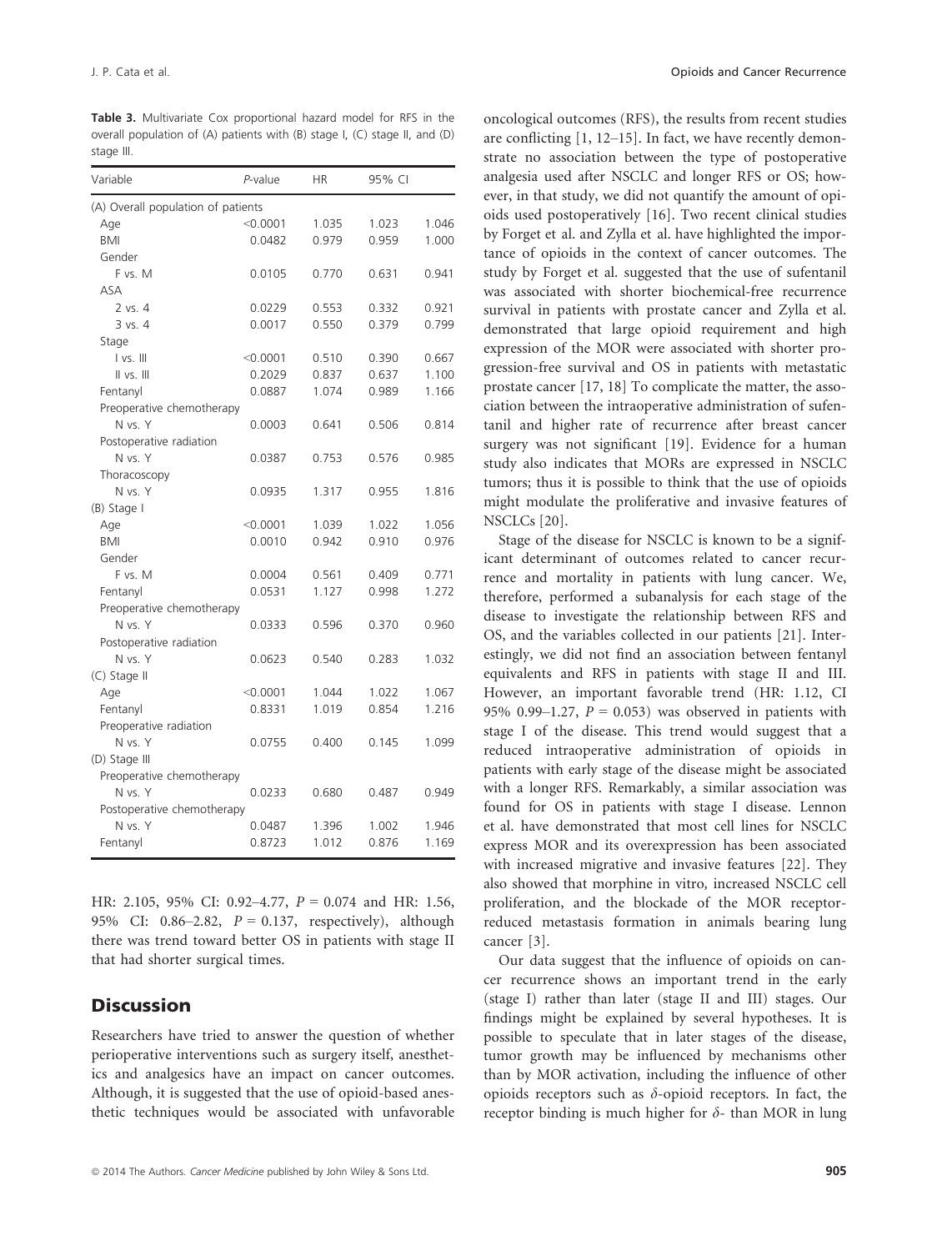|  |  |  |  |  |  | Table 4. OS rates for the overall population of patients. |  |  |
|--|--|--|--|--|--|-----------------------------------------------------------|--|--|
|--|--|--|--|--|--|-----------------------------------------------------------|--|--|

|                           |                |                |       | Median OS in months  | OS at 3 years    | OS at 5 years         |            |
|---------------------------|----------------|----------------|-------|----------------------|------------------|-----------------------|------------|
| Variable                  | Level          | $\overline{N}$ | Event | (95% CI)             | (95% CI)         | (95% CI)              | $P$ -value |
| Age                       | < 65           | 394            | 107   | NA (NA, NA)          | 0.8(0.76, 0.84)  | 0.71(0.66, 0.76)      | < 0.0001   |
|                           | >65            | 507            | 214   | 75.53 (68.66, NA)    | 0.69(0.65, 0.73) | 0.58(0.53, 0.62)      |            |
| <b>BMI</b>                | $\leq$ 25      | 331            | 135   | 82.39 (77.63, NA)    | 0.69(0.64, 0.74) | 0.57(0.51, 0.63)      | 0.0124     |
|                           | $>25$          | 570            | 186   | NA (78.65, NA)       | 0.76(0.73, 0.8)  | 0.68(0.64, 0.72)      |            |
| Gender                    | F              | 425            | 127   | NA (NA, NA)          | 0.79(0.75, 0.83) | 0.7(0.65, 0.74)       | < 0.0001   |
|                           | M              | 476            | 194   | 75.53 (68.66, NA)    | 0.68(0.64, 0.73) | 0.58(0.53, 0.63)      |            |
| <b>ASA</b>                | $\overline{2}$ | 86             | 23    | NA (77.63, NA)       | 0.81(0.73, 0.9)  | 0.71(0.62, 0.83)      | 0.0263     |
|                           | 3              | 764            | 272   | NA (81.7, NA)        | 0.73(0.7, 0.77)  | $0.63$ $(0.6, 0.67)$  |            |
|                           | 4              | 49             | 26    | 61.17 (35.74, NA)    | 0.61(0.49, 0.77) | 0.53(0.4, 0.69)       |            |
| Stage                     |                | 486            | 123   | NA (NA, NA)          | 0.84(0.8, 0.87)  | 0.74(0.7, 0.79)       | < 0.0001   |
|                           | $\overline{2}$ | 187            | 78    | 77.63 (65.97, NA)    | 0.69(0.62, 0.76) | 0.59(0.52, 0.67)      |            |
|                           | 3              | 226            | 120   | 45.99 (33.9, 81.7)   | 0.56(0.49, 0.63) | 0.44(0.38, 0.51)      |            |
| Fentanyl $(\mu q/kg)$     | < 10.15        | 450            | 146   | 82.39 (78.65, NA)    | 0.76(0.72, 0.8)  | 0.67(0.62, 0.72)      | 0.0993     |
|                           | >10.15         | 451            | 175   | NA (75.33, NA)       | 0.71(0.67, 0.76) | 0.6(0.56, 0.65)       |            |
| Preoperative chemotherapy | $\mathsf{N}$   | 715            | 231   | NA (81.8, NA)        | 0.77(0.74, 0.8)  | 0.67(0.64, 0.71)      | < 0.0001   |
|                           | Υ              | 185            | 90    | 54.99 (44.02, NA)    | 0.61(0.54, 0.68) | 0.49(0.42, 0.57)      |            |
| Preoperative              | N              | 867            | 300   | NA (79.24, NA)       | 0.75(0.72, 0.78) | 0.65(0.61, 0.68)      | < 0.0001   |
| Radiation                 | Υ              | 34             | 21    | 17.94 (13.96, NA)    | 0.44(0.3, 0.65)  | 0.3(0.16, 0.55)       |            |
| Postoperative             | N              | 623            | 220   | NA (77.43, NA)       | 0.73(0.7, 0.77)  | 0.64(0.6, 0.68)       | 0.7713     |
| Chemotherapy              | Υ              | 277            | 101   | 81.8 (79.24, NA)     | 0.74(0.69, 0.8)  | 0.63(0.57, 0.7)       |            |
| Postoperative radiation   | $\mathsf{N}$   | 763            | 241   | NA (82.39, NA)       | 0.77(0.74, 0.8)  | $0.68$ $(0.65, 0.72)$ | < 0.0001   |
|                           | Υ              | 136            | 79    | 48.69 (34.86, 59.92) | 0.57(0.49, 0.66) | 0.39(0.31, 0.49)      |            |
| Thoracoscopy              | $\mathsf{N}$   | 759            | 288   | 81.7 (77.43, NA)     | 0.71(0.68, 0.75) | $0.61$ $(0.58, 0.65)$ | 0.0009     |
|                           | Υ              | 141            | 32    | NA (NA, NA)          | 0.85(0.8, 0.92)  | 0.76(0.69, 0.84)      |            |

cancer cells [23]. Moreover, long-term exposure to opioids appears to favor a protumoral microenvironment [24]. As patients with higher stages are more likely to have longer, complex, and more invasive surgeries, it could be argued that our results reflect the association of higher intraoperative consumption/administration of opioids to patients undergoing complex and longer procedures. The number of mutations increases exponentially as tumors grow, hence the mechanisms driving cell survival or apoptosis might change in different stages of the disease [25]. Epidermal growth factor receptor (EGFR) mutations can occur at different rates in patients with primary tumors, those with regional recurrences, and distant metastasis [26]. Interestingly, opioids can induce phosphorylation of the EGFR; hence, the growth of cancer cells expressing EGFR and MOR at different rates in the so-called postoperative minimal residual disease (MRD; circulating tumor cells, micrometastasis, and positive surgical margins) could be modulated differently by the different opioids [27].

Another explanation could be linked to the immunesuppressive effect of opioids. Our group has recently demonstrated that immediately after lung cancer surgery there is a profound depression of the innate immunity, which is characterized by a decrease in the function of the natural killer cells and it has been demonstrated that opioids in moderate and large amounts depress their

function [28, 29]. Based on these premises, we can hypothesize that patients with no or "limited" MRD (Stage I) who received low amount of opioids appear to have an improved survival because the impact of the postoperative immune suppression is less important compared to that in those with significantly more MRD (stage II/III), who may have received higher doses of opioids due to more complex and invasive surgical procedures. Although, this last explanation is merely speculative, similar results have been found with other perioperative interventions such as blood transfusions, which have immune-suppressive effects [30].

Our study has several limitations. First, this is a retrospective study hence there are unknown factors that may have affected the studied outcomes. Second, we included patients with different histologies. The expression of  $\mu$ and other opioid receptors may therefore be different, hence the varied effects of opioids on the tumor biology and disease progression. Third, we did not adjust for type of pre- and postoperative chemotherapy regimen in our patient population. Some patients in our database might have been treated with these newer agents (monoclonal antibodies against growth factors, and tyrosine kinase inhibitors) based on their tumor mutation profile. This is important to consider because of the well-described interaction (coactivation of mu-receptors and VEGF with opioid agonists) between the mu receptor and growth factor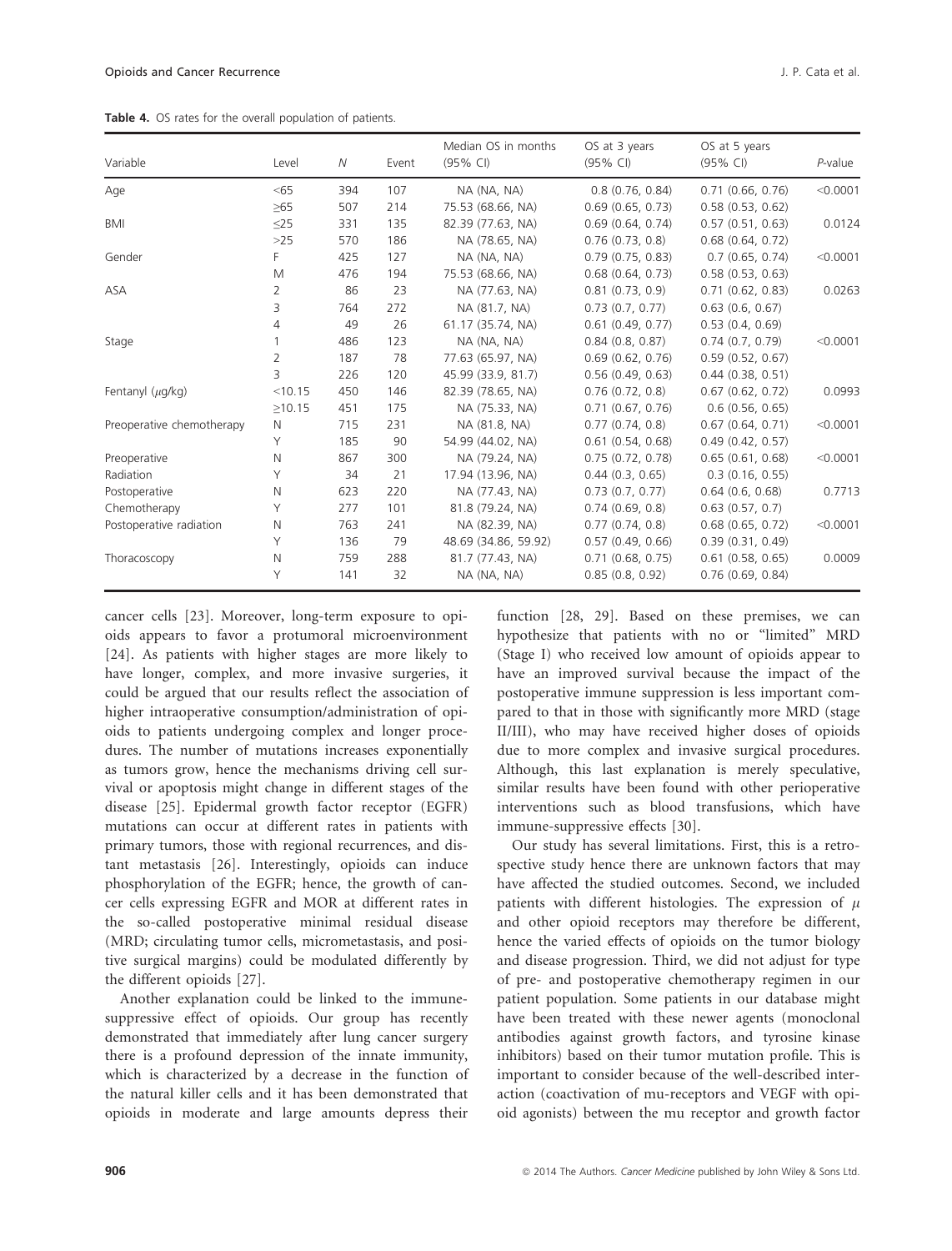Table 5. Multivariate Cox proportional hazard model for OS in the overall population of patients with (A) NSCLC, (B) stage I, (C) stage II, and (D) stage III.

| Analysis of maximum likelihood estimates      |            |           |        |       |  |  |  |  |  |  |
|-----------------------------------------------|------------|-----------|--------|-------|--|--|--|--|--|--|
| Variable                                      | P-value    | <b>HR</b> | 95% CI |       |  |  |  |  |  |  |
| (A) Overall population of patients with NSCLC |            |           |        |       |  |  |  |  |  |  |
| Age                                           | < 0.0001   | 1.45      | 1.032  | 1.058 |  |  |  |  |  |  |
| Body mass index                               | 0.0500     | 0.977     | 0.955  | 1.000 |  |  |  |  |  |  |
| Gender                                        |            |           |        |       |  |  |  |  |  |  |
| F vs. M                                       | 0.0035     | 0.709     | 0.563  | 0.893 |  |  |  |  |  |  |
| ASA                                           |            |           |        |       |  |  |  |  |  |  |
| 2 vs. 4                                       | 0.0680     | 0.577     | 0.320  | 1.042 |  |  |  |  |  |  |
| 3 vs. 4                                       | 0.0163     | 0.598     | 0.392  | 0.910 |  |  |  |  |  |  |
| Stage                                         |            |           |        |       |  |  |  |  |  |  |
| $\vert$ vs. $\vert \vert \vert$               | < 0.0001   | 0.481     | 0.358  | 0.648 |  |  |  |  |  |  |
| II vs. III                                    | 0.0495     | 0.736     | 0.543  | 0.999 |  |  |  |  |  |  |
| Fentanyl equivalents                          | 0.2318     | 1.060     | 0.964  | 1.165 |  |  |  |  |  |  |
| Preoperative radiation                        |            |           |        |       |  |  |  |  |  |  |
| N vs. Y                                       | 0.0078     | 0.534     | 0.337  | 0.848 |  |  |  |  |  |  |
| Postoperative radiation                       |            |           |        |       |  |  |  |  |  |  |
| N vs. Y                                       | 0.0025     | 0.639     | 0.477  | 0.854 |  |  |  |  |  |  |
| Thoracoscopy                                  |            |           |        |       |  |  |  |  |  |  |
| N vs. Y                                       | 0.0477     | 1.463     | 1.004  | 2.132 |  |  |  |  |  |  |
| (B) Stage I                                   |            |           |        |       |  |  |  |  |  |  |
| Age                                           | $<$ 0.0001 | 1.051     | 1.029  | 1.073 |  |  |  |  |  |  |
| Body mass index                               | 0.0026     | 0.939     | 0.902  | 0.978 |  |  |  |  |  |  |
| Gender                                        |            |           |        |       |  |  |  |  |  |  |
| F vs. M                                       | < 0.0001   | 0.422     | 0.286  | 0.622 |  |  |  |  |  |  |
| ASA                                           |            |           |        |       |  |  |  |  |  |  |
| $2$ vs. $4$                                   | 0.0127     | 0.237     | 0.076  | 0.735 |  |  |  |  |  |  |
| 3 vs. 4                                       | 0.0216     | 0.508     | 0.285  | 0.906 |  |  |  |  |  |  |
| Fentanyl equivalents                          | 0.0360     | 1.158     | 1.010  | 1.329 |  |  |  |  |  |  |
| Postoperative radiation                       |            |           |        |       |  |  |  |  |  |  |
| N vs. Y                                       | 0.0156     | 0.428     | 0.215  | 0.851 |  |  |  |  |  |  |
| (C) Stage II                                  |            |           |        |       |  |  |  |  |  |  |
| Age                                           | < 0.0001   | 1.057     | 1.030  | 1.084 |  |  |  |  |  |  |
| Fentanyl equivalents                          | 0.5869     | 0.942     | 0.761  | 1.167 |  |  |  |  |  |  |
| Preoperative radiation                        |            |           |        |       |  |  |  |  |  |  |
| N vs. Y                                       | 0.0016     | 0.191     | 0.068  | 0.535 |  |  |  |  |  |  |
| (D) Stage III                                 |            |           |        |       |  |  |  |  |  |  |
| Age                                           | 0.0442     | 1.022     | 1.001  | 1.043 |  |  |  |  |  |  |
| LogFentanyl                                   | 0.8621     | 0.986     | 0.839  | 1.158 |  |  |  |  |  |  |
| Preoperative radiation                        |            |           |        |       |  |  |  |  |  |  |
| N vs. Y                                       | 0.1439     | 0.661     | 0.379  | 1.152 |  |  |  |  |  |  |
| Postoperative chemotherapy                    |            |           |        |       |  |  |  |  |  |  |
| N vs. Y                                       | 0.0315     | 1.506     | 1.037  | 2.188 |  |  |  |  |  |  |

receptors [27]. Fourth, although we arbitrarily defined fentanyl equivalents in the univariate analysis, in the multivariate analysis opioids use was considered as a continuous variable. Fourth, it is important to remark in our analysis several risk factor such as age, gender, stage, and adjuvant treatment also showed an association with RFS and OS, thus suggesting that any of these factors are perhaps more relevant that the use of intraoperative opioids. Finally, we did not account for the amount of opioids administered postoperatively and long-term after surgery. This is important because some of the protumoral effects of opioids are observed after chronic exposure [24]. Although we were not able to reliably collect the total amount of opioids administered in the postoperative period and beyond, it is important to remark that we recently reported that the type of postoperative analgesia appear not to be risk factor for RFS and OS in a similar but smaller population of patients [16].

In conclusion, our results indicate an association between the amounts of opioid administered during surgery and OS only after lung cancer resection for stage I disease. Until our findings are confirmed in a randomized controlled trial, opioids will continue to play a key part in the operative management of analgesia needs during major cancer surgery.

# Conflict of Interest

None declared.

### References

- 1. Cata, J. P., V. Gottumukkala, and D.I. Sessler. 2011. How regional analgesia might reduce postoperative cancer recurrence. Eur. J. Pain Suppl. 5:345–355.
- 2. Lennon, F. E., J. Moss, and P. A. Singleton. 2012. The mu-opioid receptor in cancer progression: is there a direct effect? Anesthesiology 116:940–945.
- 3. Mathew, B., F. E. Lennon, J. Siegler, T. Mirzapoiazova, N. Mambetsariev, S. Saad, et al. 2011. The novel role of the mu opioid receptor in lung cancer progression: a laboratory investigation. Anesth. Analg. 112: 558–567.
- 4. Bortsov, A. V., R. C. Millikan, I. Belfer, R. L. Boortz-Marx, H. Arora, and S. A. McLean. 2012. mu-Opioid receptor gene A118G polymorphism predicts survival in patients with breast cancer. Anesthesiology 116:896–902.
- 5. Wang, S., Y. Li, X. D. Liu, C. X. Zhao, and K. Q. Yang. 2013. Polymorphism of A118G in mu-opioid receptor gene is associated with risk of esophageal squamous cell carcinoma in a Chinese population. Int. J. Clin. Oncol. 18:666–669.
- 6. Cata, J. P., M. Bauer, T. Sokari, M.F. Ramirez, D. Mason, G. Plautz, et al. 2013. Effects of surgery, general anesthesia, and perioperative epidural analgesia on the immune function of patients with non-small cell lung cancer. J. Clin. Anesth. 25: 255–262.
- 7. Sessler, D. I., S. Ben-Eliyahu, E. J. Mascha, M. O. Parat, and D. J. Buggy. 2008. Can regional analgesia reduce the risk of recurrence after breast cancer? Methodology of a multicenter randomized trial. Contemp. Clin. Trials. 29:517–526.